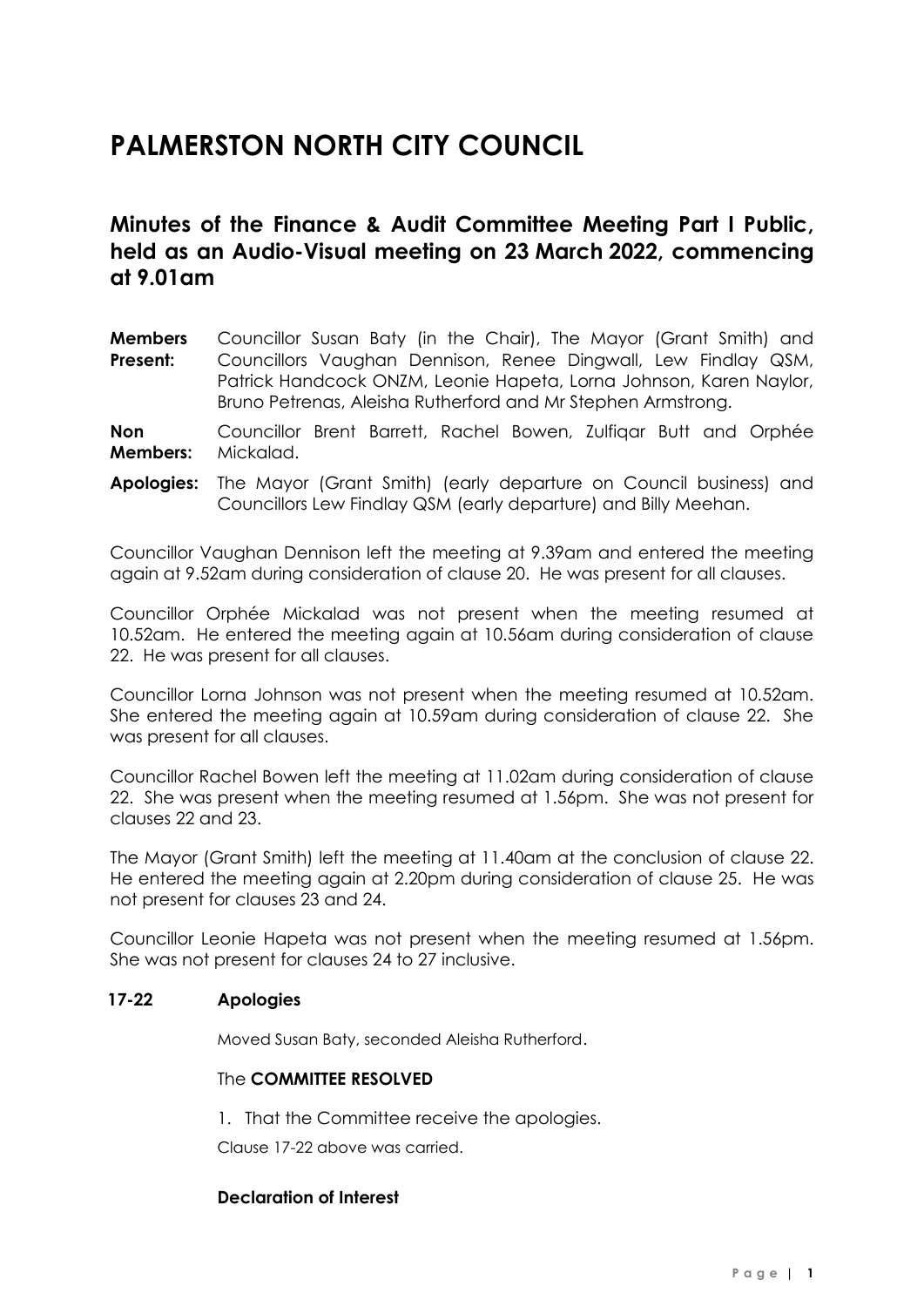

Councillor Vaughan Dennison declared a conflict of interest in item 13 (clause 26) and stated he would withdraw from the discussion.

#### **18-22 Confirmation of Minutes**

Moved Susan Baty, seconded Lorna Johnson.

#### The **COMMITTEE RESOLVED**

1. That the minutes of the Finance & Audit Committee meeting of 23 February 2022 Part I Public and Part II Confidential be confirmed as true and correct records.

Clause 18-22 above was carried.

#### **19-22 Palmerston North Airport Ltd - Interim Report for 6 months to 31 December 2021**

Memorandum, presented by Steve Paterson, Strategy Manager Finance, Murray Georgel (Palmerston North Airport Ltd (PNAL) Chair) and David Lanham (PNAL Chief Executive).

Moved Susan Baty, seconded Zulfiqar Butt.

#### The **COMMITTEE RECOMMENDS**

1. That Council receive the Interim Report and Financial Statements of Palmerston North Airport Ltd for the period ended 31 December 2021, presented to the Finance & Audit Committee on 23 March 2022.

Clause 19-22 above was carried.

#### **20-22 Palmerston North Airport Ltd - Draft Statement of Intent for 2022/23**

Memorandum, presented by Steve Paterson, Strategy Manager Finance, Murray Georgel (PNAL Chair) and David Lanham (PNAL Chief Executive).

Councillor Vaughan Dennison left the meeting at 9.39am and entered the meeting again at 9.52am.

Moved Susan Baty, seconded Karen Naylor.

#### The **COMMITTEE RECOMMENDS**

1. That Council receive the Palmerston North Airport Ltd (PNAL) draft Statement of Intent for 2022/23, presented to the Finance & Audit Committee on 23 March 2022, and PNAL be advised that Council supports the proposed direction and implementation strategy.

Clause 20-22 above was carried.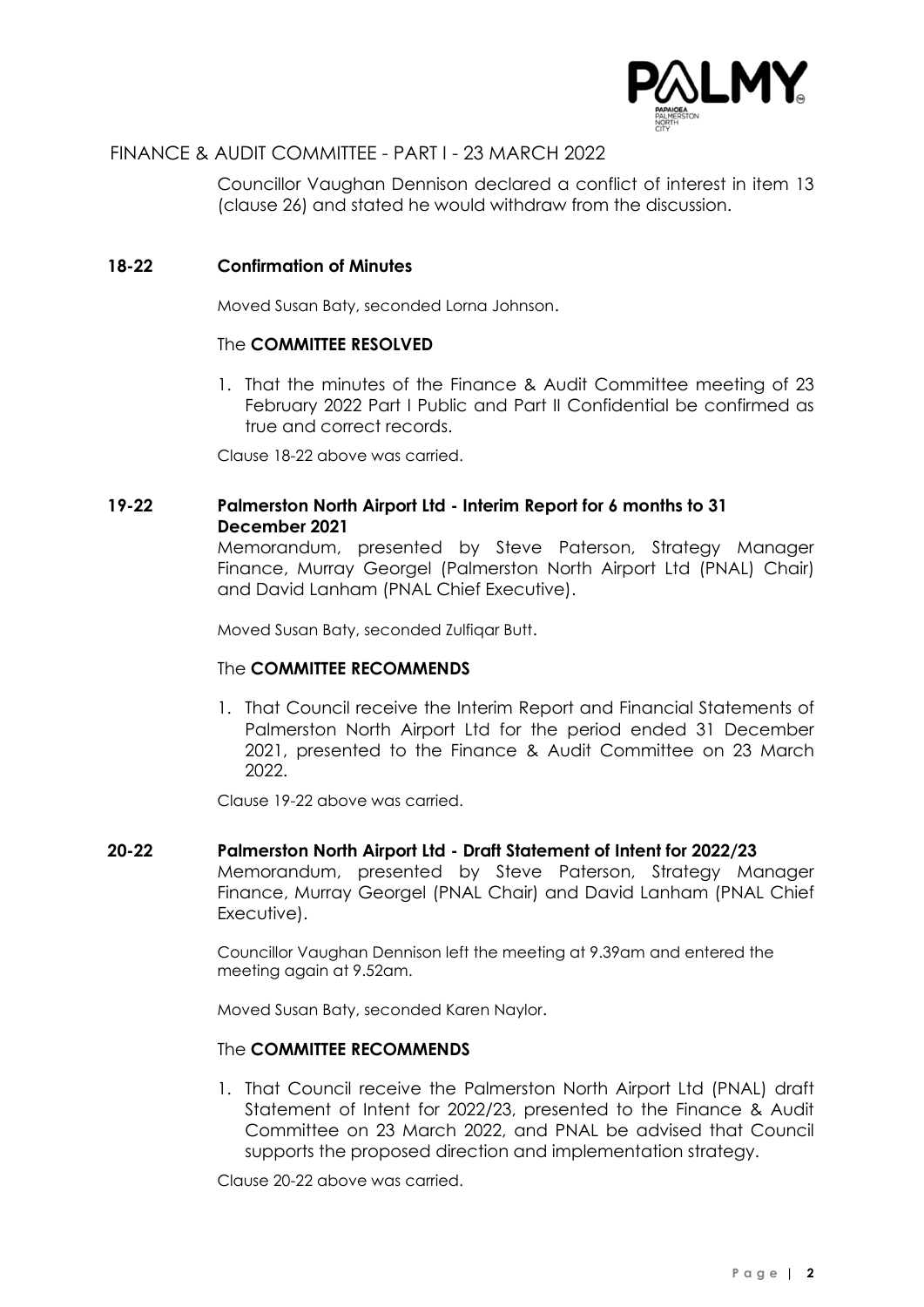

**21-22 Debt funding arrangements for Palmerston North Airport Ltd - Loan Facility Agreement**

Memorandum, presented by Steve Paterson, Strategy Manager Finance.

Moved Susan Baty, seconded Karen Naylor.

#### The **COMMITTEE RECOMMENDS**

- 1. That the loan facility agreement (attached) that would enable the Council to borrow sums from the Local Government Funding Agency and on-lend to Palmerston North Airport Limited in the form of fixed rate unsecured debt be approved.
- 2. That the Chief Executive be authorised to approve amendments to the agreement (if required) to address the way in which Local Government Funding Agency Borrower Notes are treated between the parties, or as a consequence of annual reviews.
- 3. That the Chief Executive be authorised to enter transactions contemplated by the loan agreement of amounts not exceeding \$10 million in advance of the approval of the final Statement of Intent each year, and subsequently transactions not exceeding the maximum term debt for each year as outlined in the adopted Statement of Intent.

Clause 21-22 above was carried.

#### **Note:**

Councillor Orphée Mickalad did not participate in the vote.

The meeting adjourned at 10.33am. The meeting resumed at 10.52am.

When the meeting resumed Councillors Lorna Johnson and Orphée Mickalad were not present.

#### **22-22 Fees and Charges Review**

Report, presented by Steve Paterson, Strategy Manager Finance.

Councillor Orphée Mickalad entered the meeting at 10.56am.

Councillor Lorna Johnson entered the meeting at 10.59am.

Councillor Rachel Bowen left the meeting at 11.02am.

Moved Susan Baty, seconded Lorna Johnson.

#### The **COMMITTEE RECOMMENDS**

#### Planning & Miscellaneous

1. That the Statement of Proposal (and the associated summary) to adopt updated fees and charges for Planning Services and Miscellaneous Services effective from 1 July 2022 as attached in Appendix 3, be approved for public consultation and the Chief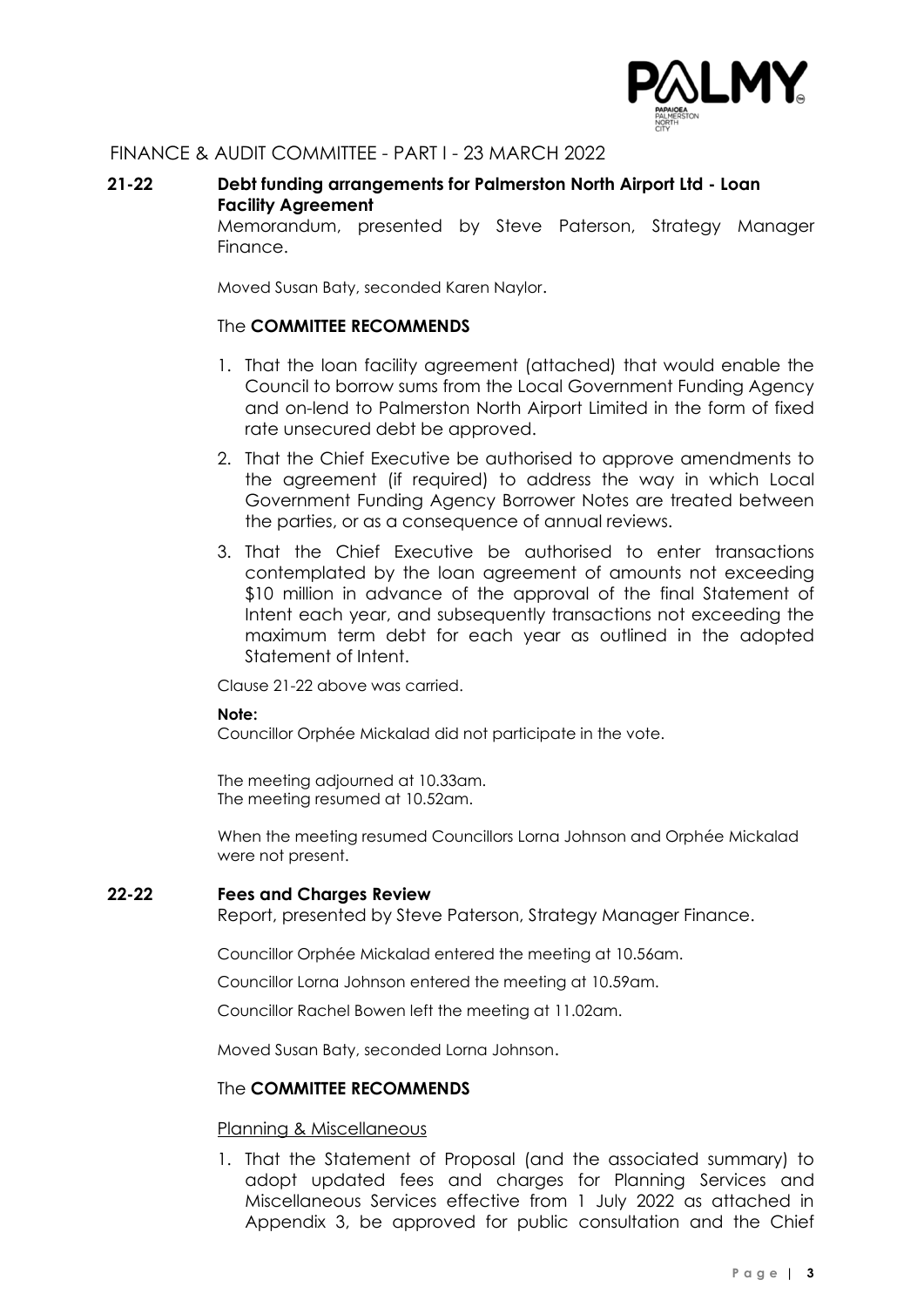

Executive be authorised to undertake the necessary consultative process under sections 83 and 150 of the Local Government Act 2002.

#### Building

2. That the fees and charges for Building Services, as proposed in Appendix 4 be adopted and following public notification take effect from 1 July 2022.

Clauses 22-22 and 22.2-22 above were carried.

Moved Susan Baty, seconded Lorna Johnson.

3. That Council receive the report titled 'Fees and Charges Review', presented to the Finance & Audit Committee on 23 March 2022, and that the current status of fees and charges be noted.

#### Trade Waste

4. That the proposal to adopt updated fees and charges for Trade Waste services effective from 1 July 2022 as attached in Appendix 2, be approved for public consultation and the Chief Executive be authorised to undertake the necessary consultative process under sections 82 and 150 of the Local Government Act 2002.

#### Environmental Health

5. That the fees and charges for Environmental Health Services (in terms of regulation 7 of the Health (Registration of Premises) Regulations 1966) as proposed in Appendix 5, be adopted and following public notification, take effect from 1 July 2022.

#### Animal Control

6. That the fees and charges for the Impounding of Animals (in terms of section 14 of the Impounding Act 1955) and for Dog Registration and Dog Impounding (in terms of sections 37 and 68 of the Dog Control Act 1996) as proposed in Appendix 6 be adopted, and following public notification, take effect from 1 July 2022.

#### Burial & Cremation

7. That the fees and charges for Burial and Cremation, as proposed in Appendix 7 be adopted and following public notification, take effect from 1 July 2022.

#### Service Connections

8. That the fees and charges for Service Connections, as proposed in Appendix 8 be adopted and take effect from 1 July 2022.

#### Resource Recovery/Waste Management

9. That the changes to fees and charges for Resource Recovery/Waste Management relating to the recycling of tyres as proposed in Appendix 9 be adopted and take effect from 1 July 2022.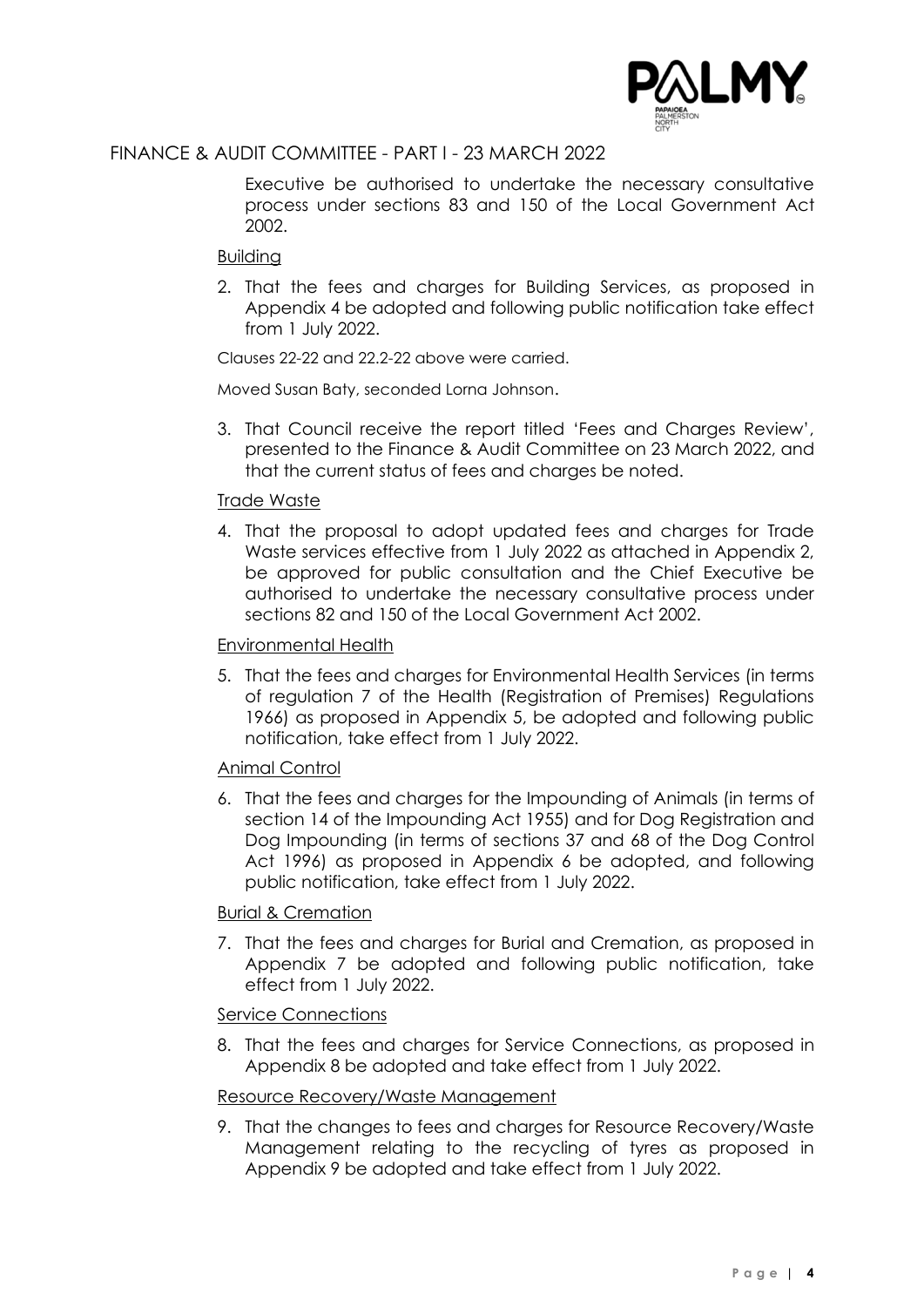

### Sportsfields

10. That the fees and charges for Sportsfields as proposed in Appendix 10 be adopted and take effect from 1 July 2022.

#### Backflow Prevention

11. That the fees and charges for Backflow Prevention testing and maintenance as proposed in Appendix 11 be adopted and take effect from 1 July 2022.

#### Corridor Access Request

12. That the fees and charges for Corridor Access Requests as proposed in Appendix 12 be adopted and take effect from 1 July 2022.

Clauses 22-22 to 22.12-22 above were carried.

The Mayor (Grant Smith) left the meeting at 11.40am.

#### **23-22 Variations to Operating Budget**

Memorandum, presented by Cameron McKay, Acting Chief Financial Officer.

Moved Susan Baty, seconded Karen Naylor.

#### The **COMMITTEE RECOMMENDS**

- 1. That Council receive the memorandum titled 'Variations to Operating Budget' presented to the Finance & Audit Committee on 23 March 2022.
- 2. That Council note and approve bringing forward capital expenditure of \$1m from 2022/23 into 2021/22 for Programme 1879 - Council's Plant and Vehicle Replacements.

Clause 23-22 above was carried.

The meeting adjourned at 12.02pm. The meeting resumed at 1.56pm.

The Mayor (Grant Smith) and Councillor Leonie Hapeta were not present when the meeting resumed.

#### **24-22 Allocation of funding from the Low Carbon Fund to Capital Renewal Programmes**

Memorandum, presented by Adam Jarvis, Senior Climate Change Advisor.

Moved Susan Baty, seconded Lorna Johnson.

#### The **COMMITTEE RECOMMENDS**

1. That 'Programme 1791 – Parks Depot – Building Reserves' be increased by \$90,000 in the 2021/2022 Financial Year for the upgrade of the Ferguson Street Depot boiler to modern energy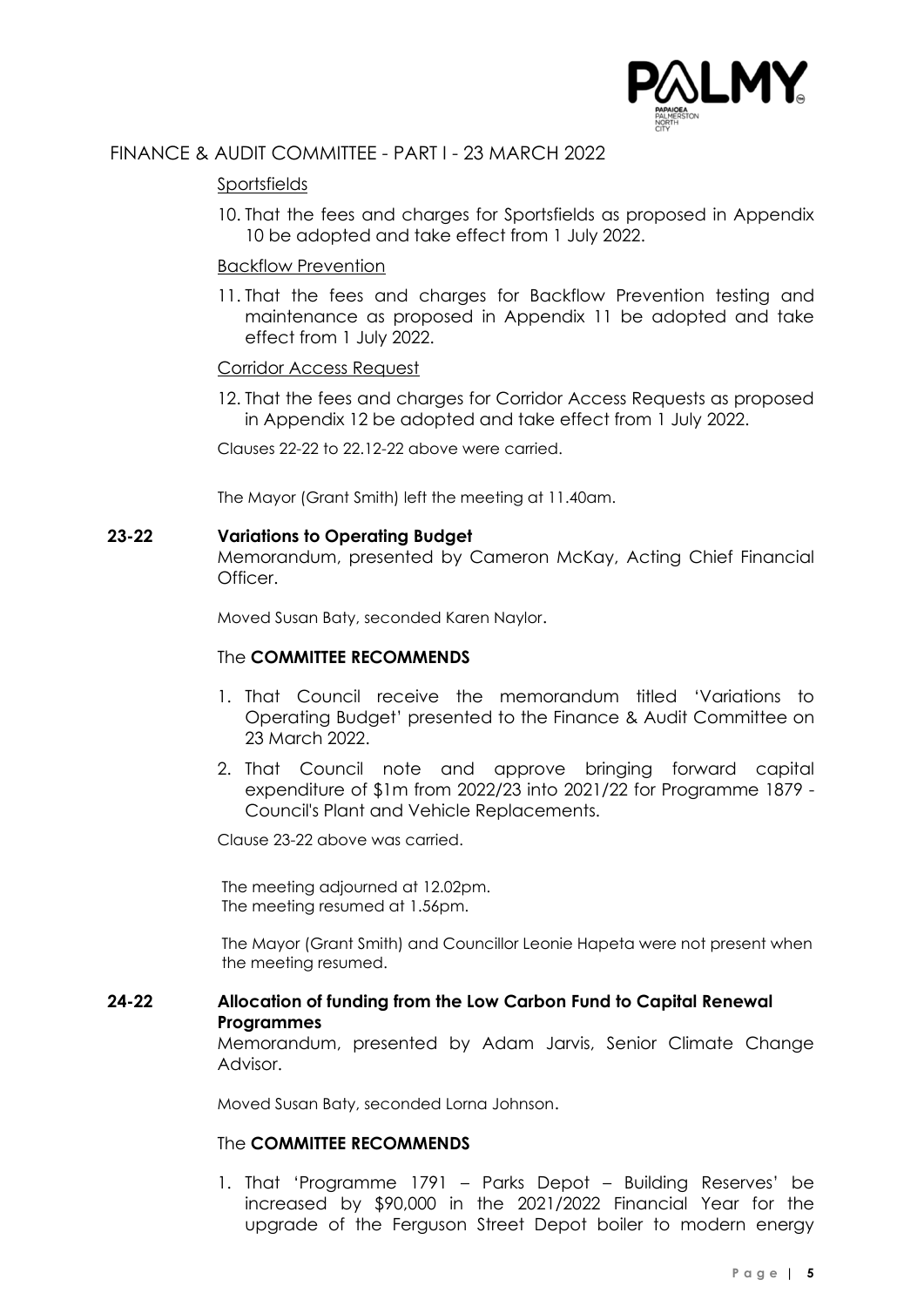

efficiency standards.

- 2. That 'Programme 1837 Swimming Pools Pool Renewals' be increased by \$39,558 in the 2021/2022 Financial Year for the upgrade of the modern energy efficient variable speed drives at the Lido Aquatic Centre.
- 3. That 'Programme 1888 Low Carbon Fund' be reduced by \$129,558 in the 2021/2022 Financial year.

Clause 24-22 above was carried.

#### **25-22 Ashhurst Domain - Vacant Ex-Cafe Building Options**

Report, presented by Bryce Hosking, Group Manager - Property, and Kathy Dever-Tod, Group Manager - Parks and Logistics.

After discussion Elected Members were of the opinion that Council should retain the ex-café building within Ashhurst Domain. Waiting until the review of Ashhurst Domain Reserve Management Plan was completed would provide a complete picture, including the historical and heritage value of both the land and building.

The Mayor (Grant Smith) entered the meeting at 2.20pm.

Moved Vaughan Dennison, seconded Karen Naylor.

#### The **COMMITTEE RECOMMENDS**

1. That Council retain the ex-café building within Ashhurst Domain and seek to lease the building once the review of Ashhurst Domain Reserve Management Plan is completed.

Clause 25-22 above was carried.

## **26-22 Colquhoun Park - Proposal to grant a lease on reserve land to Manawatu Softball Association Incorporated and Freyberg Old Boys' Rugby Football Club Incorporated**

Memorandum, presented by Bryce Hosking, Group Manager - Property and Kathy Dever-Tod, Group Manager - Parks and Reserves.

Moved Grant Smith, seconded Patrick Handcock ONZM.

#### The **COMMITTEE RECOMMENDS**

1. That Council approve entering a new lease with Manawatu Softball Association and Freyberg Old Boys' Rugby Club Incorporated for part of the Colquhoun Park Pavilion, 134-136 Fairs Road, Palmerston North, in accordance with Section 54 of the Reserves Act 1977.

Clause 26-22 above was carried.

#### **Note:**

Councillor Vaughan Dennison declared a conflict of interest and withdrew from the discussion.